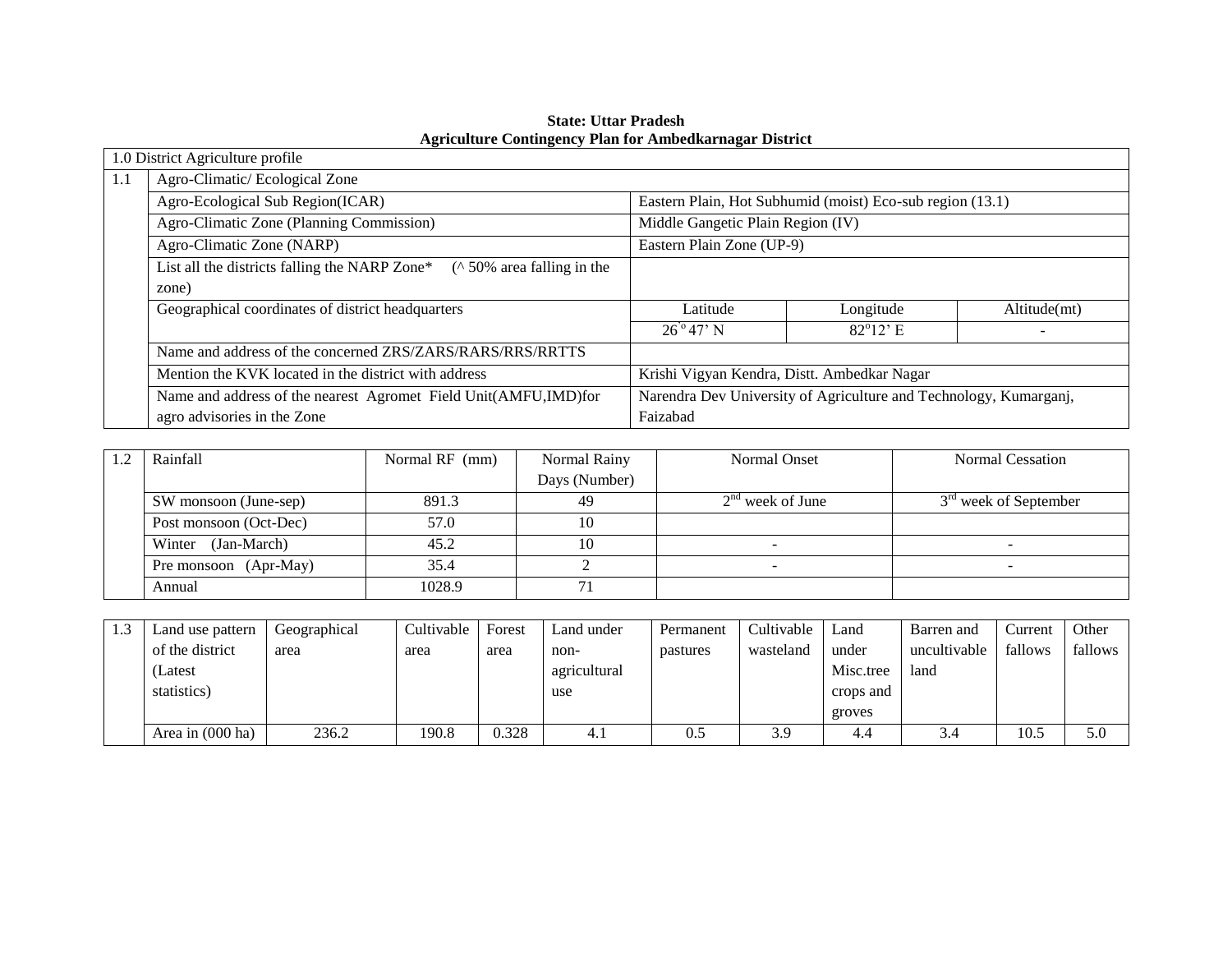| Major Soils (common names like red sandy                                       | Area $(900 \text{ ha})$ | Percent $(\% )$ of total |
|--------------------------------------------------------------------------------|-------------------------|--------------------------|
| loam deep soils (etc.,) $*$                                                    |                         |                          |
| eroded $68.7$<br>Deep, loamy soils and slightly<br>associated with silty soils |                         | 36                       |
| Deep, loamy soils and slightly eroded                                          | 47.5                    | ن                        |
| Deep, fine soils moderately saline and sodic                                   | 23.0                    |                          |

| <br>Agricultural land use | Area( $000$ ha) | Cropping intensity $(\%)$ |
|---------------------------|-----------------|---------------------------|
| Net sown area             | 166.9           | 168.98%                   |
| Area sown more than once  | 1 1 J . 1       |                           |
| Gross cropped area        | 282.0           |                           |

| 1.6 | Irrigation                                      | Area('000 ha) |                                                                                                  |                                    |
|-----|-------------------------------------------------|---------------|--------------------------------------------------------------------------------------------------|------------------------------------|
|     | Net irrigation area                             | 158.16        |                                                                                                  |                                    |
|     | Gross irrigated area                            | 270.30        |                                                                                                  |                                    |
|     | Rain fed area                                   | 8.76          |                                                                                                  |                                    |
|     | Sources of irrigation (Gross Irrigated Area)    | Number        | Area('000 ha)                                                                                    | Percentage of total irrigated area |
|     | Canals                                          |               | 35.255                                                                                           | 13.0                               |
|     | Tanks                                           |               | $\overline{0}$                                                                                   |                                    |
|     | Open wells                                      |               | $\Omega$                                                                                         |                                    |
|     | Bore wells(Tube wells)                          |               | 235.053                                                                                          | 87.0                               |
|     | Lift irrigation schemes                         |               | <b>NA</b>                                                                                        |                                    |
|     | Micro-irrigation                                |               | NA                                                                                               |                                    |
|     | Other sources                                   |               | $\Omega$                                                                                         |                                    |
|     | <b>Total Irrigated Area</b>                     |               | 270.308                                                                                          |                                    |
|     | Pump sets (2011-12)                             | 64142         |                                                                                                  |                                    |
|     | No. of Tractors                                 | 11773         |                                                                                                  |                                    |
|     | Groundwater availability and use* (Data source: | No of blocks- | $(\% )$ area                                                                                     | Quality of water                   |
|     | State/ Central Ground water Department/ Board)  | Tehsils-      |                                                                                                  |                                    |
|     | Critical                                        |               |                                                                                                  |                                    |
|     | Semi-critical                                   |               |                                                                                                  |                                    |
|     | Waste water availability and use                |               |                                                                                                  |                                    |
|     | Ground water quality                            |               |                                                                                                  |                                    |
|     |                                                 |               | *over-exploited groundwater utilization> 100%; critical: 90-100%; semicritical:70-90%; safe:<70% |                                    |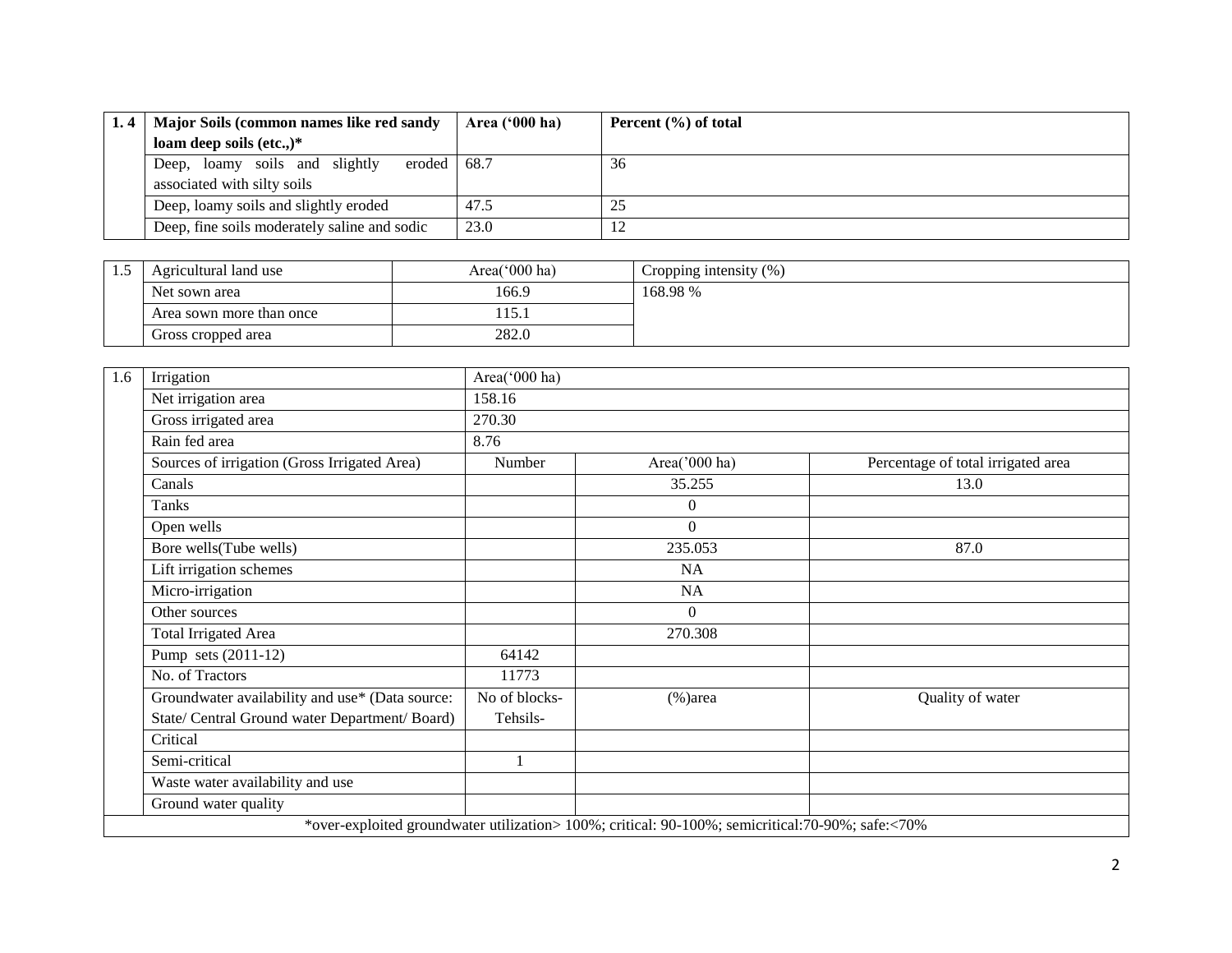## **1.7 Area under major field crops & (As per latest figures 2011-12)**

| 1.7 | Major field crops cultivated |                          | Area('000 ha)            |                          |                          |                          |                          |                          |         |  |  |
|-----|------------------------------|--------------------------|--------------------------|--------------------------|--------------------------|--------------------------|--------------------------|--------------------------|---------|--|--|
|     |                              | Kharif                   |                          |                          | Rabi                     |                          |                          | Summer                   | Total   |  |  |
|     |                              | Irrigated                | Rain fed                 | Total                    | Irrigated                | Rain fed                 | Total                    |                          |         |  |  |
|     | Wheat                        | -                        | $\overline{\phantom{a}}$ | $\overline{\phantom{a}}$ | 118.354                  | $\Omega$                 | 118.354                  | $\overline{\phantom{a}}$ | 118.354 |  |  |
|     | Rice                         | 115.729                  | 0.071                    | 115.800                  | $\overline{\phantom{0}}$ | -                        | $\overline{\phantom{0}}$ | $\overline{\phantom{a}}$ | 115.800 |  |  |
|     | Sugarcane                    | 11.102                   | $\theta$                 | 11.102                   | $\sim$                   | $\overline{\phantom{0}}$ | $\overline{\phantom{a}}$ | $\overline{\phantom{a}}$ | 11.102  |  |  |
|     | Pea                          | -                        | $\overline{\phantom{a}}$ | $\overline{\phantom{a}}$ | 4.447                    | $\Omega$                 | 4.447                    | $\overline{\phantom{a}}$ | 4.447   |  |  |
|     | Potato                       | $\overline{\phantom{a}}$ | $\overline{\phantom{a}}$ | $\overline{\phantom{a}}$ | 4.301                    | $\Omega$                 | 4.301                    | $\overline{\phantom{a}}$ | 4.301   |  |  |
|     | Rapeseed Mustard             | $\overline{\phantom{a}}$ | $\overline{\phantom{a}}$ | $\overline{\phantom{a}}$ | 3.633                    | $\Omega$                 | 3.633                    | $\overline{\phantom{a}}$ | 3.633   |  |  |
|     | Pigeonpea                    | Not available            |                          |                          |                          |                          |                          |                          |         |  |  |

**1.8 Production and productivity of major crops (Average of last 5 years)**

| 1.7 | Major field crops |                          | Area(' $000$ ha)         |                          |                          |                          |                          |               |              |           |  |
|-----|-------------------|--------------------------|--------------------------|--------------------------|--------------------------|--------------------------|--------------------------|---------------|--------------|-----------|--|
|     | cultivated        |                          | Kharif                   |                          | Rabi                     |                          | Summer                   |               | Total        |           |  |
|     |                   | Production               | Productivity             | Production               | Productivity             | Production               | Productivity             | Production    | Productivity | residue   |  |
|     |                   | (000 t)                  | (Kg/ha)                  | (000 t)                  | (Kg/ha)                  | $(^{o}000t)$             | (Kg/ha)                  | $(^{o}000 t)$ | (Kg/ha)      | as fodder |  |
|     |                   |                          |                          |                          |                          |                          |                          |               |              | (°000)    |  |
|     |                   |                          |                          |                          |                          |                          |                          |               |              | tons)     |  |
|     | Rice              | 303.267                  | 2637                     | $\overline{\phantom{a}}$ | $\overline{\phantom{a}}$ | $\overline{\phantom{a}}$ | $\overline{\phantom{0}}$ | 303.267       | 2637         | NA        |  |
|     | Wheat             | $\overline{\phantom{0}}$ | $\overline{\phantom{a}}$ | 387.291                  | 32.79                    | $\overline{\phantom{a}}$ | $\overline{\phantom{0}}$ | 387.291       | 3279         | <b>NA</b> |  |
|     | Pea               | $\overline{\phantom{0}}$ | $\overline{\phantom{a}}$ | 5.112                    | 1149                     | $\blacksquare$           | $\overline{\phantom{0}}$ | 5.112         | 1149         | <b>NA</b> |  |
|     | Sugarcane         | 589.642                  | 52531                    | ۰                        | $\overline{\phantom{a}}$ | $\overline{\phantom{a}}$ | $\sim$                   | 589.642       | 52531        | <b>NA</b> |  |
|     | Potato            |                          | $\overline{\phantom{0}}$ | 79.210                   | 19064                    |                          | $\overline{\phantom{a}}$ | 79.210        | 19064        | <b>NA</b> |  |
|     | Rapeseed Mustard  |                          | $\overline{\phantom{a}}$ | 3.035                    | 856                      | $\overline{\phantom{a}}$ | $\overline{\phantom{a}}$ | 3.035         | 856          | <b>NA</b> |  |
|     | Pigeonpea         |                          |                          |                          |                          | Not available            |                          |               |              |           |  |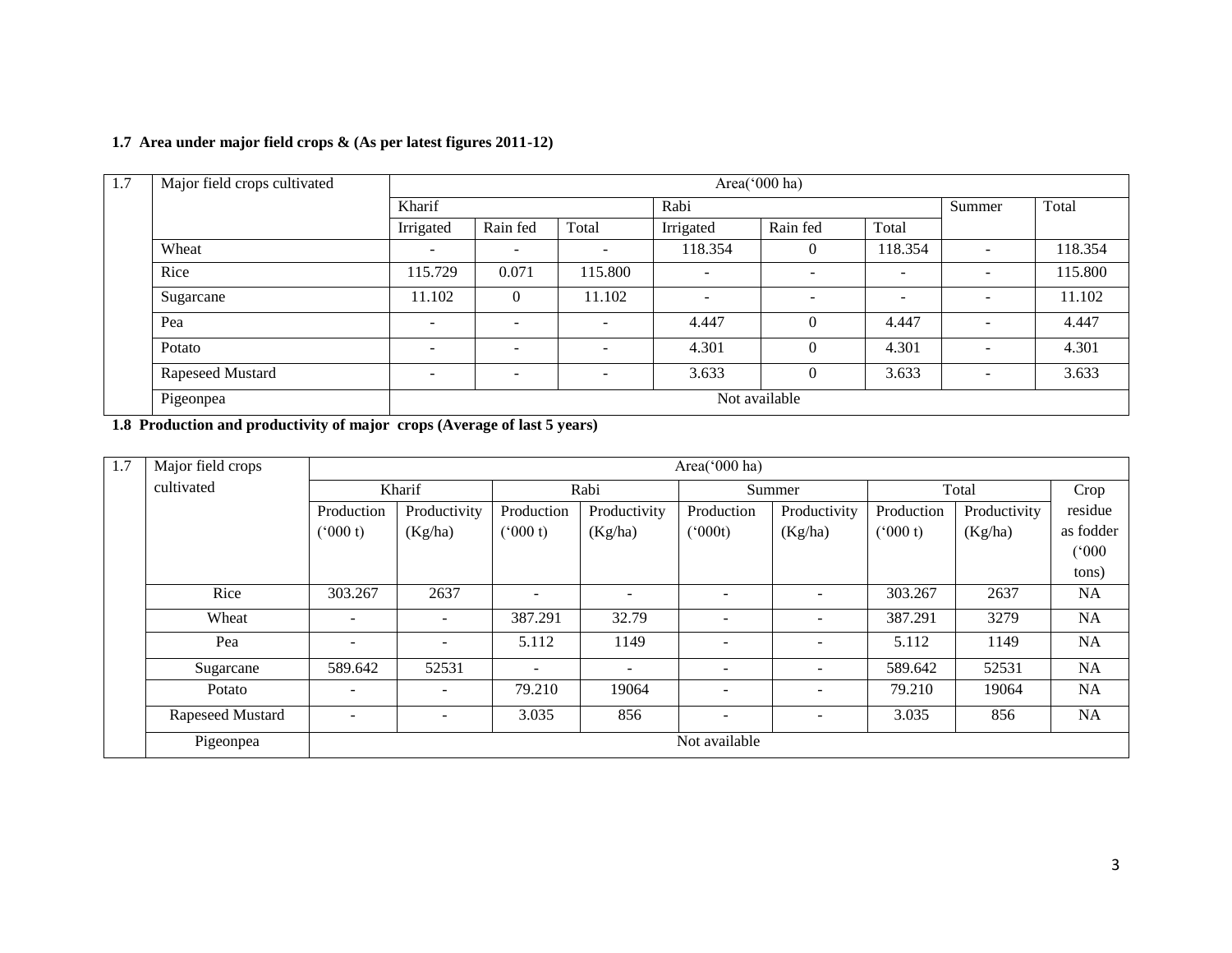| 1.8 | <b>Normal sowing</b> | <b>Rice</b>     | <b>Maize</b>    | Pigeon                   | <b>Urd</b>    | Wheat       | <b>Barley</b>    | <b>Mustard</b>           | Pea              |
|-----|----------------------|-----------------|-----------------|--------------------------|---------------|-------------|------------------|--------------------------|------------------|
|     | window for 5 major   |                 |                 | Pea                      |               |             |                  |                          |                  |
|     | field crops          |                 |                 |                          |               |             |                  |                          |                  |
|     | Kharif-Rainfed       | 2nd             | 2 <sup>nd</sup> | Last week                | Last week     |             |                  | $\overline{\phantom{a}}$ |                  |
|     |                      | week of         | week of         | of june                  | of june $2nd$ |             |                  |                          |                  |
|     |                      | June to         | June to         | $2nd$ week               | week of       |             |                  |                          |                  |
|     |                      | last            | 2nd             | of August                | August        |             |                  |                          |                  |
|     |                      | week of         | week of         |                          |               |             |                  |                          |                  |
|     |                      | June            | luly            |                          |               |             |                  |                          |                  |
|     | Kharif - Irrigated   | 3 <sup>rd</sup> | 2 <sup>nd</sup> | $\overline{\phantom{a}}$ |               |             | ۰                | $\overline{\phantom{a}}$ |                  |
|     |                      | week of         | week of         |                          |               |             |                  |                          |                  |
|     |                      | June to         | June to         |                          |               |             |                  |                          |                  |
|     |                      | last            | 2nd             |                          |               |             |                  |                          |                  |
|     |                      | week of         | week of         |                          |               |             |                  |                          |                  |
|     |                      | luly            | luly            |                          |               |             |                  |                          |                  |
|     | Rabi-Rainfed         |                 |                 |                          |               |             | Last week of Oct | $2nd$ week of Oct        | 2nd week of Sep  |
|     |                      |                 |                 |                          |               |             | to First week of | first week of Nov        | to first week of |
|     |                      |                 |                 |                          |               |             | <b>Nov</b>       |                          | Oct              |
|     | Rabi - Irrigated     |                 |                 |                          |               | 3rd week of |                  | $2nd$ week of Oct        | 2nd week of Sep  |
|     |                      |                 |                 |                          |               | Nov to last |                  | first week of Nov        | to first week of |
|     |                      |                 |                 |                          |               | week of Dec |                  |                          | Oct              |

| 1.9 | What is the major contingency the district is prone to?                       | <b>Regular</b> | Occasional | <b>None</b> |
|-----|-------------------------------------------------------------------------------|----------------|------------|-------------|
|     | Drought                                                                       |                |            |             |
|     | Flood                                                                         |                |            |             |
|     | Cyclone                                                                       |                |            |             |
|     | Hail storm                                                                    |                |            |             |
|     | Heat wave                                                                     |                |            |             |
|     | Cold wave                                                                     |                |            |             |
|     | Frost                                                                         |                |            |             |
|     | Sea water intrusion                                                           |                |            |             |
|     | Sheath Blight, Stemborrer, Pyrilla loos smut, Heliothis, Rust etc white grub. |                |            |             |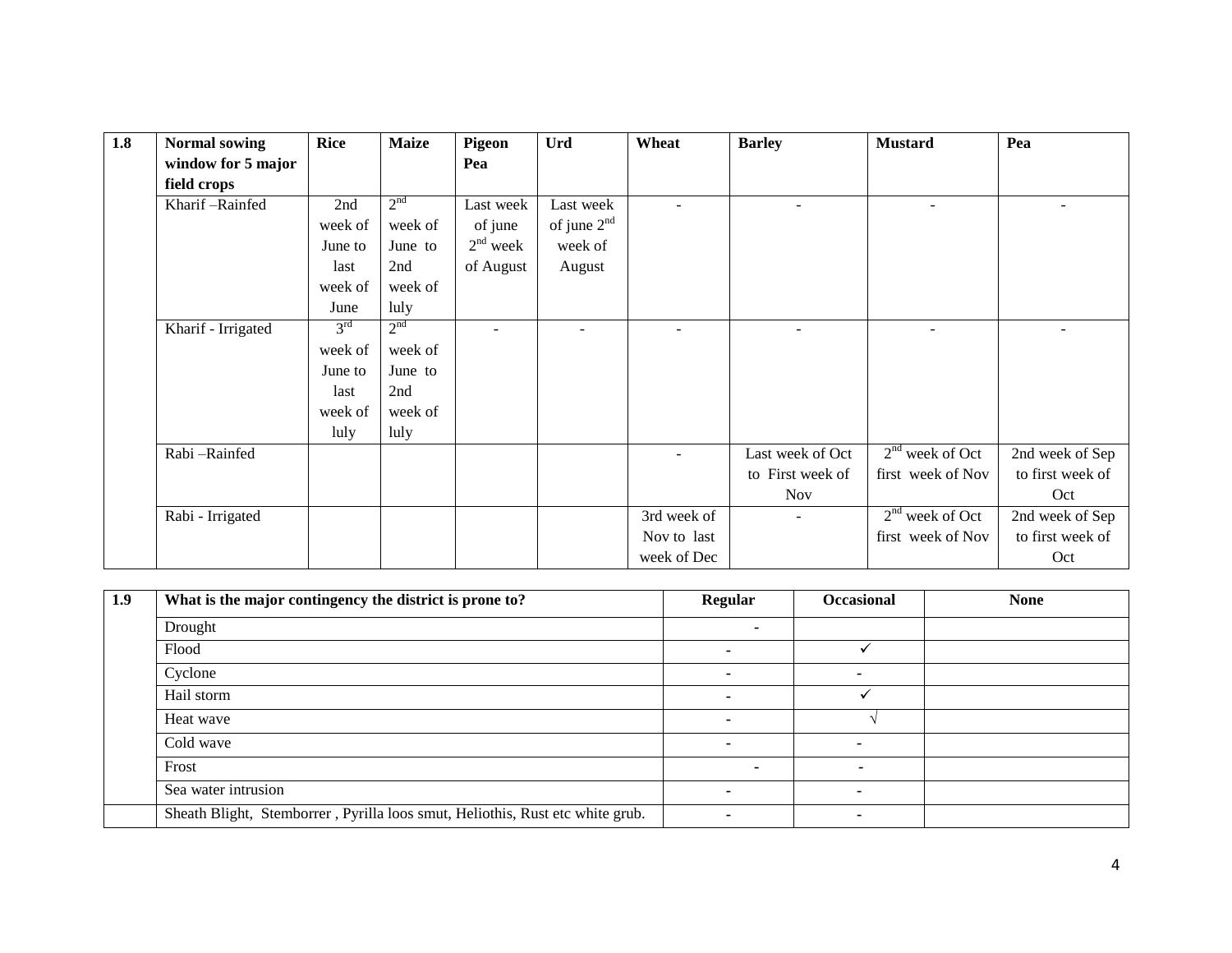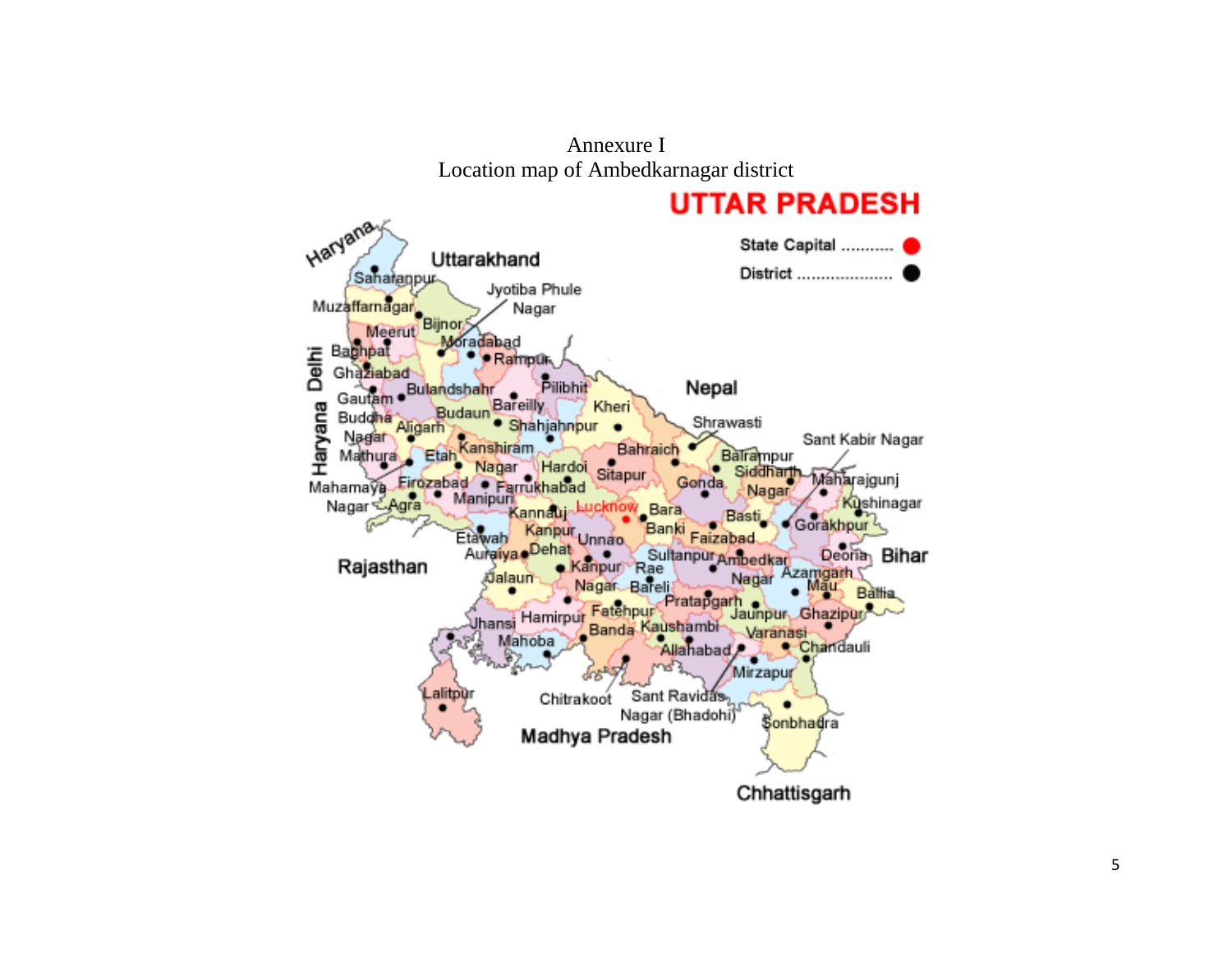

Annexure 2 Average Month-wise rainfall (mm) in Ambedkarnagar District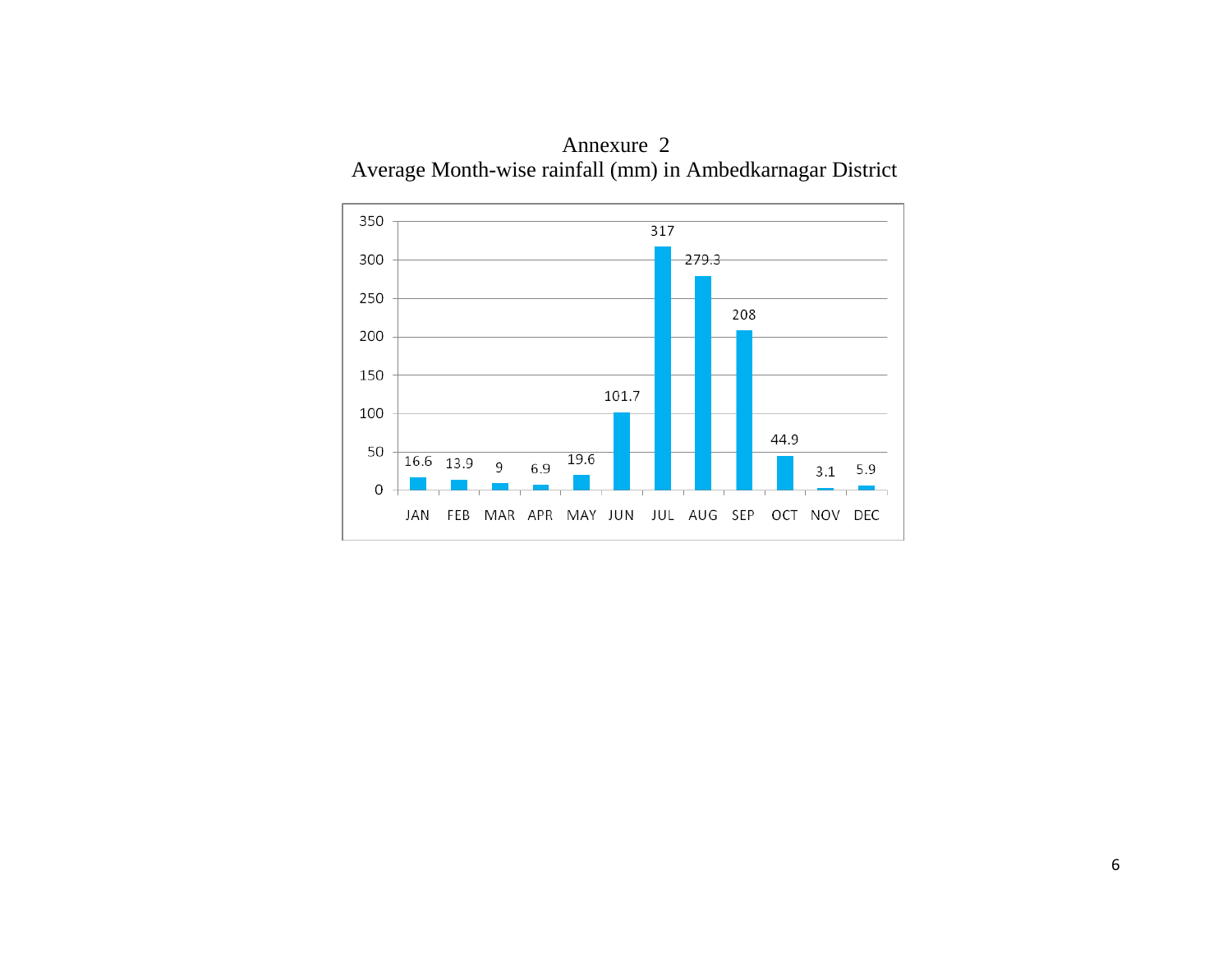**1.10. Soil map**



**Source: NBSSLUP, Regional Centre, NewDelhi**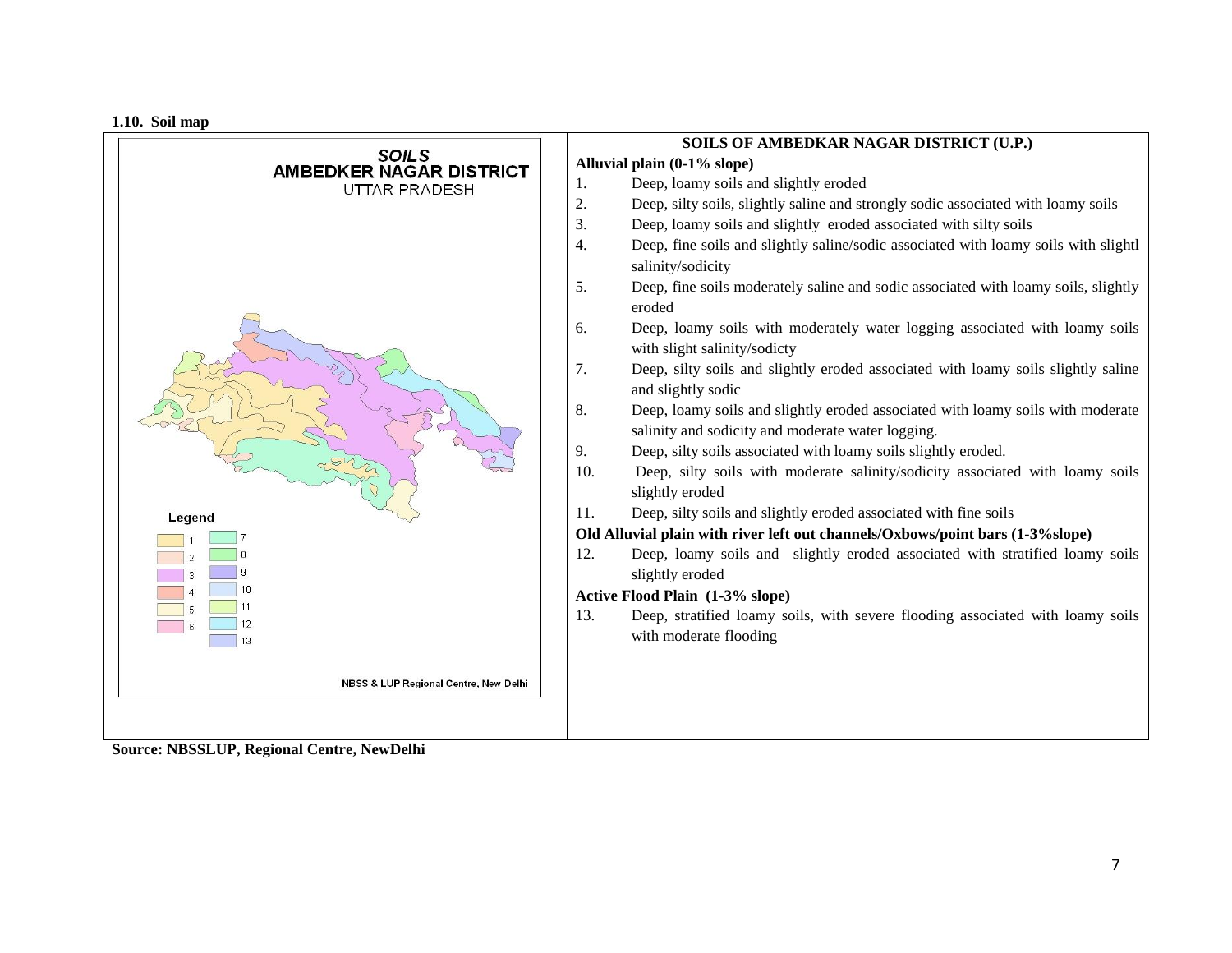## **2.0 Strategies for weather related contingencies**

#### **2.1 Drought**

#### **2.1.1 Rainfed situation**

| <b>Condition</b>                                  |                                   |                                                           | <b>Suggested Contingency measures</b>                                                                                                                                                                         |                                                                                                                                                   |                                                                 |  |  |  |
|---------------------------------------------------|-----------------------------------|-----------------------------------------------------------|---------------------------------------------------------------------------------------------------------------------------------------------------------------------------------------------------------------|---------------------------------------------------------------------------------------------------------------------------------------------------|-----------------------------------------------------------------|--|--|--|
| <b>Early season</b><br>drought (delayed<br>onset) | <b>Major Farming</b><br>situation | <b>Normal Crop</b>                                        | Change in crop including<br>variety                                                                                                                                                                           | <b>Agronomic measures</b>                                                                                                                         | <b>Remarks</b> on<br>Implementation                             |  |  |  |
| Delay by 2 weeks                                  | Deep loamy soils                  | Rice (Narendra 97, Narendra<br>118, Narendra 80, NDR 359) | No change                                                                                                                                                                                                     | Direct seeded rice                                                                                                                                | Prefer disease free<br>certified seed from                      |  |  |  |
| 4 th week of<br>June)                             |                                   | Pigeon pea (UPAS 120)                                     | Prefer long duration varieties<br>like Narendra Arhar 1,<br>Narendra Arhar 2, Azad,<br>Amar, Malvi 13, Malvi 6<br>Intercropping of<br>pigeonpea+urdbean (Azad<br>Urd, Uttara, Narendra Urd 1,<br>PU31, PU 19) | Raised bed<br>$\bullet$<br>planting<br>Intercropping of<br>pigeon pea (inter<br>row spacing of 75<br>cm)-cm) +urdbean<br>with row ratio of<br>1:2 | a reliable source                                               |  |  |  |
| <b>Condition</b>                                  |                                   |                                                           | <b>Suggested Contingency measures</b>                                                                                                                                                                         |                                                                                                                                                   |                                                                 |  |  |  |
| <b>Early season</b><br>drought (delayed<br>onset) | <b>Major Farming</b><br>situation | <b>Normal Crop</b>                                        | Change in crop including<br>variety                                                                                                                                                                           | <b>Agronomic measures</b>                                                                                                                         | <b>Remarks</b> on<br>Implementation                             |  |  |  |
| Delay by 4 weeks<br>2nd week of<br>July)          | Deep loamy soils                  | Rice                                                      | Replace with:<br>Sesame (Shekhar, Pragathi)<br>Urdbean (Azad<br>Urd, Uttara, Narendra Urd 1,<br>PU31, PU 19)                                                                                                  | Line sowing of sesame and<br>urd bean                                                                                                             | Prefer disease free<br>certified seed from<br>a reliable source |  |  |  |
|                                                   |                                   | Pigeon pea (UPAS 120)                                     | Prefer long duration varieties<br>like Narendra Arhar 1,<br>Narendra Arhar 2, Azad,<br>Amar, Malvi 13, Malvi 6                                                                                                | Raised bed<br>$\bullet$<br>planting<br>Intercropping of<br>pigeon pea (inter                                                                      |                                                                 |  |  |  |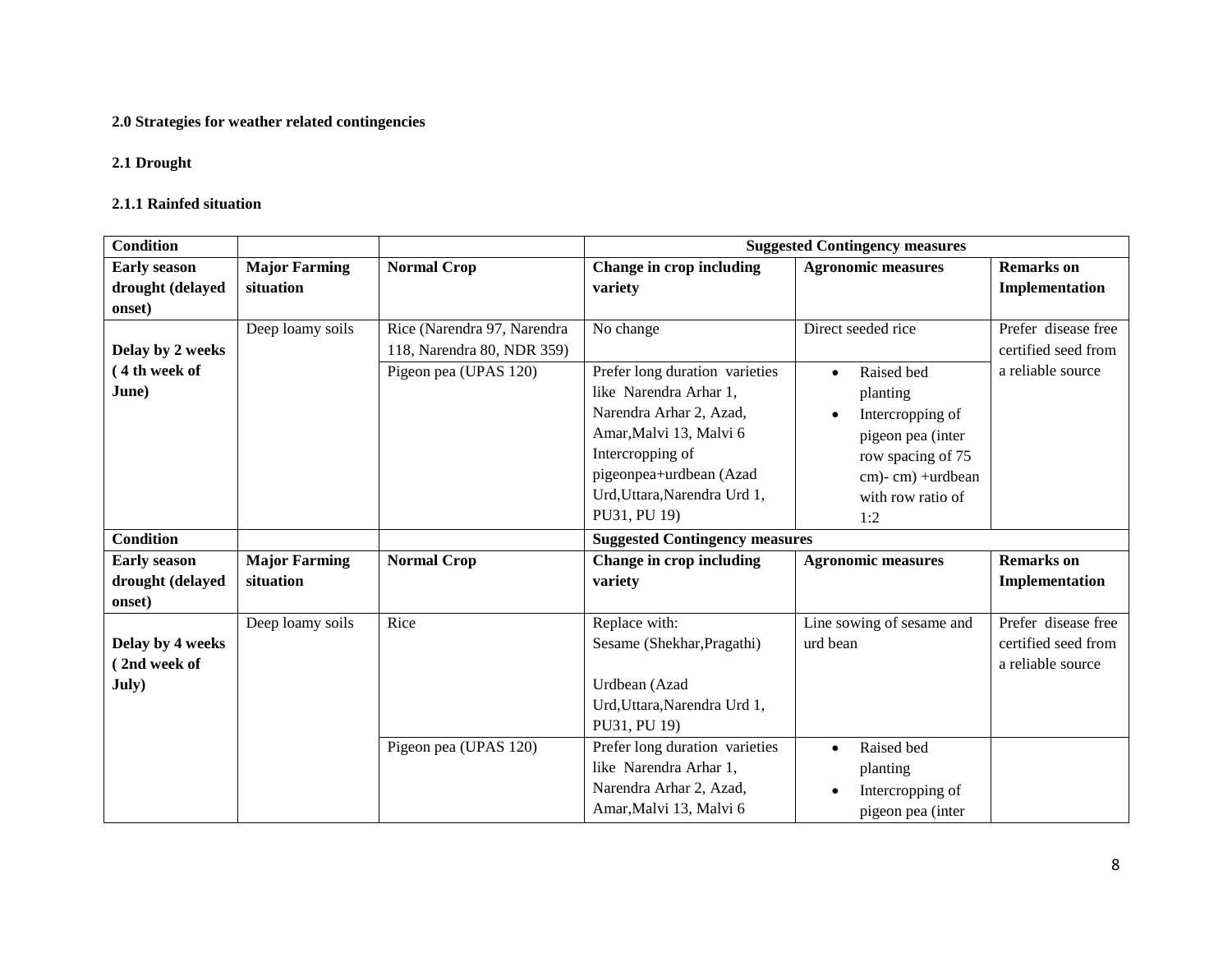|  |                                 | row spacing of 75  |  |
|--|---------------------------------|--------------------|--|
|  | Intercropping of                | $cm$ -cm) +urdbean |  |
|  | l pigeonpea+urdbean (Azad Urd 1 | with row ratio of  |  |
|  | ,Uttara,Narendra Urd 1, PU31,   | 1:2                |  |
|  | PU 19)                          |                    |  |

| <b>Condition</b>    |                      |                    |                                | <b>Suggested Contingency measures</b> |                     |
|---------------------|----------------------|--------------------|--------------------------------|---------------------------------------|---------------------|
| <b>Early season</b> | <b>Major Farming</b> | <b>Normal Crop</b> | Change in crop/cropping        | <b>Agronomic measures</b>             | <b>Remarks</b> on   |
| drought (delayed    | situation            |                    | system <sup>c</sup>            |                                       | Implementation      |
| onset)              |                      |                    |                                |                                       |                     |
|                     | Deep loamy soils     | Rice               | Sesame(Shekhar, Pragathi)      | Line sowing of sesame and             | Prefer disease free |
| Delay by 6 weeks    |                      |                    |                                | urd bean                              | certified seed from |
| 4th week of         |                      |                    | Urdbean(Azad                   |                                       | a reliable source   |
| July)               |                      |                    | Urd, Uttara, Narendra Urd 1,   |                                       |                     |
|                     |                      |                    | PU31, PU 19)                   |                                       |                     |
|                     |                      | Pigeon pea         | Long duration varieties like   | Raised bed<br>$\bullet$               |                     |
|                     |                      |                    | Narendra Arhar 1, Narendra     | planting                              |                     |
|                     |                      |                    | Arhar 2, Azad, Amar, Malvi 13, | Intercropping of<br>$\bullet$         |                     |
|                     |                      |                    | Malvi 6                        | pigeon pea (inter                     |                     |
|                     |                      |                    | Intercropping of               | row spacing of 75                     |                     |
|                     |                      |                    | pigeonpea+urdbean (Azad        | $cm$ -cm) +urdbean                    |                     |
|                     |                      |                    | Urd, Uttara, Narendra Urd 1,   | with row ratio of                     |                     |
|                     |                      |                    | PU31, PU 19)                   | 1:2                                   |                     |

| <b>Condition</b>    |                      |                             | <b>Suggested Contingency measures</b> |                           |                   |
|---------------------|----------------------|-----------------------------|---------------------------------------|---------------------------|-------------------|
| <b>Early season</b> | <b>Major Farming</b> | <b>Normal Crop/cropping</b> | Change in crop/cropping               | <b>Agronomic measures</b> | <b>Remarks</b> on |
| drought (delayed    | situation            | system                      | system                                |                           | Implementation    |
| onset)              |                      |                             |                                       |                           |                   |
|                     | Deep loamy soils     | Rice                        | Keep fallow                           | Conserve moisture         |                   |
| Delay by 8 weeks    |                      |                             | Conserve moisture                     |                           |                   |
| (2 ndweek of        |                      | Pigeonpea (UPAS 120)        | Keep fallow                           | C onserve moisture        |                   |
| August)             |                      |                             | Conserve moisture                     |                           |                   |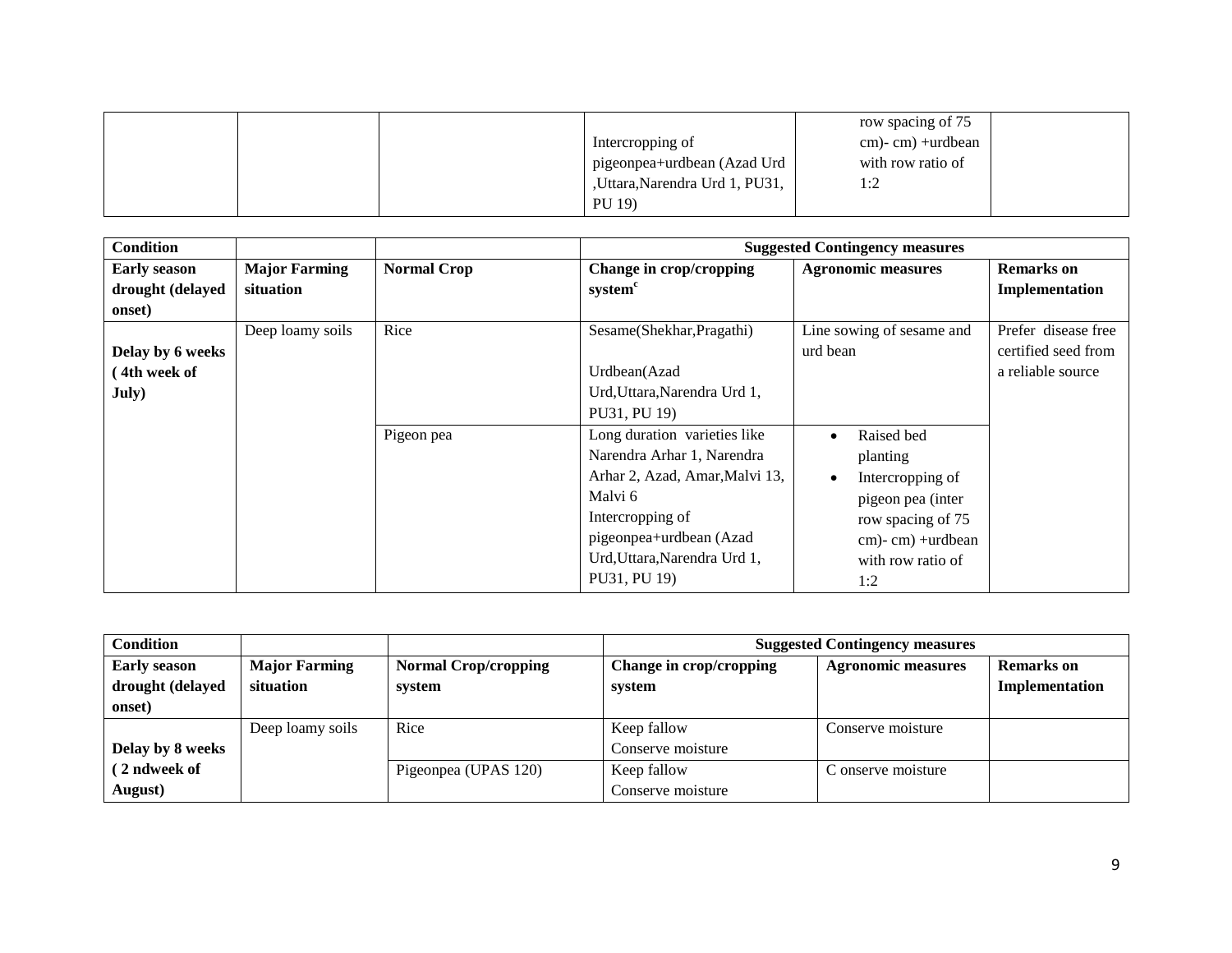| <b>Condition</b>     |                      |                             | <b>Suggested Contingency measures</b>       |                       |                   |
|----------------------|----------------------|-----------------------------|---------------------------------------------|-----------------------|-------------------|
| Early season         | <b>Major Farming</b> | <b>Normal Crop/cropping</b> | $Crop$ management <sup><math>c</math></sup> | Soil nutrient &       | <b>Remarks</b> on |
| drought (Normal      | situation            | system                      |                                             | moisture conservation | Implementation    |
| onset)               |                      |                             |                                             | measues               |                   |
|                      | Deep loamy soils     | Rice                        | Life saving irrigation if                   | Mulching with locally |                   |
| <b>Normal onset</b>  |                      |                             | available                                   | available             |                   |
| followed by 15-20    |                      |                             | Weed control                                | material/weeds        |                   |
| days dry spell after |                      |                             |                                             |                       |                   |
| sowing leading to    |                      | Pigeon pea                  | Weed control                                |                       |                   |
| poor                 |                      |                             | Gap filling/thinning                        |                       |                   |
| germination/crop     |                      |                             |                                             |                       |                   |
| stand etc.           |                      |                             |                                             |                       |                   |

| <b>Condition</b>     |                      |                             |                              | <b>Suggested Contingency measures</b> |                   |
|----------------------|----------------------|-----------------------------|------------------------------|---------------------------------------|-------------------|
| Mid season           | <b>Major Farming</b> | <b>Normal Crop/cropping</b> | Crop management              | Soil nutrient &                       | <b>Remarks</b> on |
| drought (long dry    | situation            | system                      |                              | moisture conservation                 | Implementation    |
| spell, consecutive 2 |                      |                             |                              | measues                               |                   |
| weeks rainless       |                      |                             |                              |                                       |                   |
| $(>2.5$ mm) period)  |                      |                             |                              |                                       |                   |
|                      | Deep loamy soils     | Rice                        | Life saving irrigation if    | Foliar spray with 2%                  |                   |
| At vegetative stage  |                      |                             | available                    | <b>MOP</b>                            |                   |
|                      |                      |                             | Weed control                 |                                       |                   |
|                      |                      |                             |                              | Mulching with locally                 |                   |
|                      |                      |                             |                              | available                             |                   |
|                      |                      |                             |                              | material/weeds                        |                   |
|                      |                      |                             |                              |                                       |                   |
|                      |                      | Pigeon pea                  | Weed control                 |                                       |                   |
|                      |                      |                             | Thinning to maintain optimum | Mulching with locally                 |                   |
|                      |                      |                             | population                   | available                             |                   |
|                      |                      |                             |                              | material/weeds                        |                   |
|                      |                      |                             |                              |                                       |                   |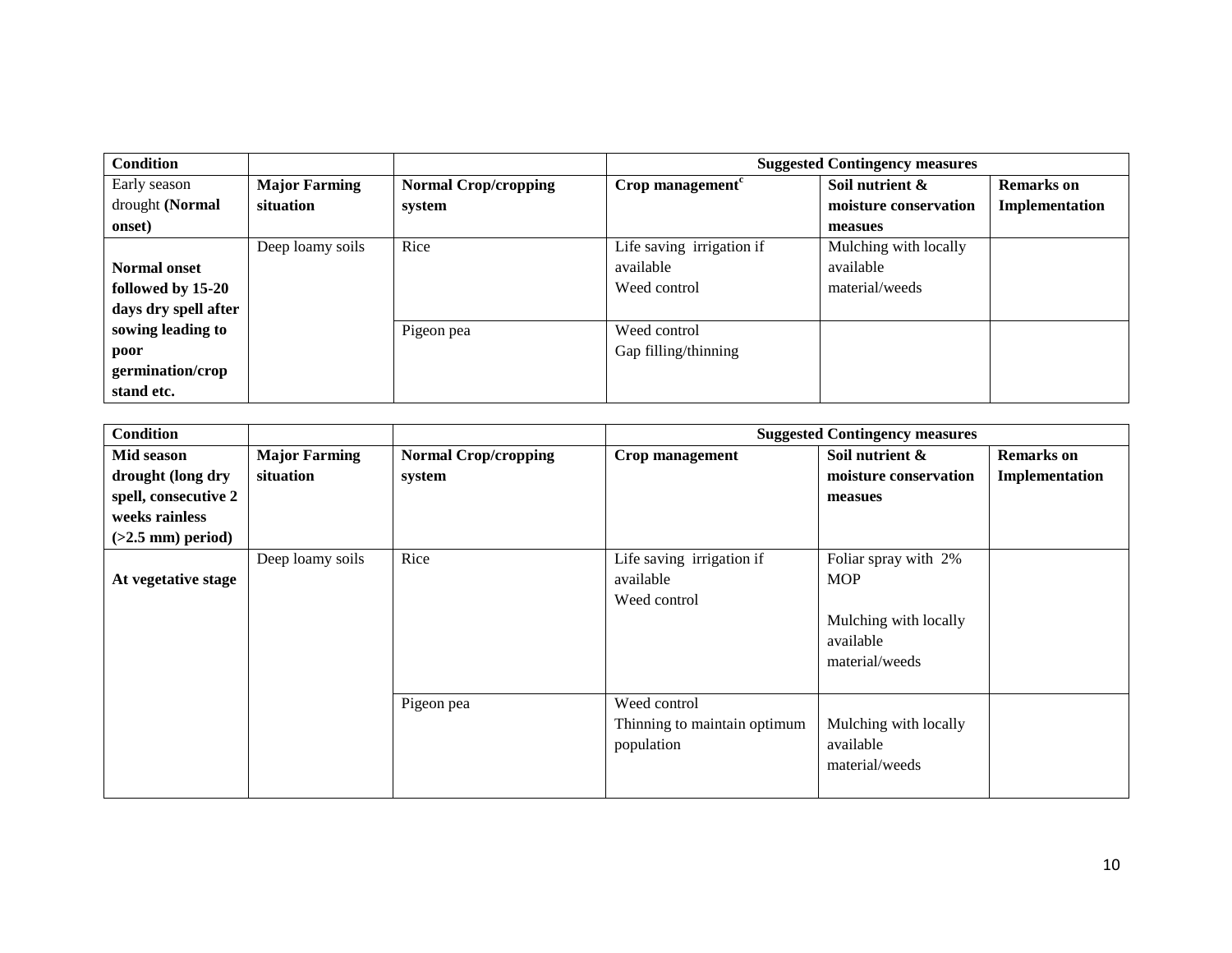| <b>Condition</b>        |                      |                             | <b>Suggested Contingency measures</b> |                           |                   |
|-------------------------|----------------------|-----------------------------|---------------------------------------|---------------------------|-------------------|
| <b>Terminal drought</b> | <b>Major Farming</b> | <b>Normal Crop/cropping</b> | Crop management                       | <b>Rabi Crop planning</b> | <b>Remarks</b> on |
| (Early withdrawal       | situation            | system                      |                                       |                           | Implementation    |
| of monsoon)             |                      |                             |                                       |                           |                   |
|                         | Deep loamy soils     | Rice                        | Life saving irrigation if             |                           |                   |
|                         |                      |                             | available                             |                           |                   |
|                         |                      |                             | Harvest at physiological              |                           |                   |
|                         |                      |                             | maturity                              |                           |                   |
|                         |                      | Pigeon pea                  | Harvest at physiological              |                           |                   |
|                         |                      |                             | maturity                              |                           |                   |

## **2.1.2 Drought - Irrigated situation**

| <b>Condition</b>    |                      |                             | <b>Suggested Contingency measures</b> |                           |                   |
|---------------------|----------------------|-----------------------------|---------------------------------------|---------------------------|-------------------|
|                     | <b>Major Farming</b> | <b>Normal Crop/cropping</b> | Change in crop/cropping               | <b>Agronomic measures</b> | <b>Remarks</b> on |
|                     | situation            | system                      | system                                |                           | Implementation    |
| Delayed release of  | Deep loamy soils     | Rice                        | Transplanting with 3 to 4             | Drum seeding              |                   |
| water in canals due |                      |                             | seedlings/hill                        | SRI method                |                   |
| to low rainfall     |                      |                             |                                       | Irrigation at critical    |                   |
|                     |                      |                             |                                       | stages                    |                   |
|                     |                      |                             |                                       | Reduce spacing plant to   |                   |
|                     |                      |                             |                                       | plant i.e.20x 15 cm       |                   |

| <b>Condition</b>    |                      |                             | <b>Suggested Contingency measures</b> |                           |                   |
|---------------------|----------------------|-----------------------------|---------------------------------------|---------------------------|-------------------|
|                     | <b>Major Farming</b> | <b>Normal Crop/cropping</b> | Change in crop/cropping               | <b>Agronomic measures</b> | <b>Remarks</b> on |
|                     | situation            | system                      | system                                |                           | Implementation    |
| Limited release of  | Deep loamy soils     | Rice                        | Transplanting with 3 to 4             | Drum seeding              |                   |
| water in canals due |                      |                             | seedling/hill                         | SRI method                |                   |
| to low rainfall     |                      |                             |                                       | Irrigation at             |                   |
|                     |                      |                             |                                       | critical stages           |                   |
|                     |                      |                             |                                       | Reduce spacing            |                   |
|                     |                      |                             |                                       | plant to plant            |                   |
|                     |                      |                             |                                       | (20x 15 cm)               |                   |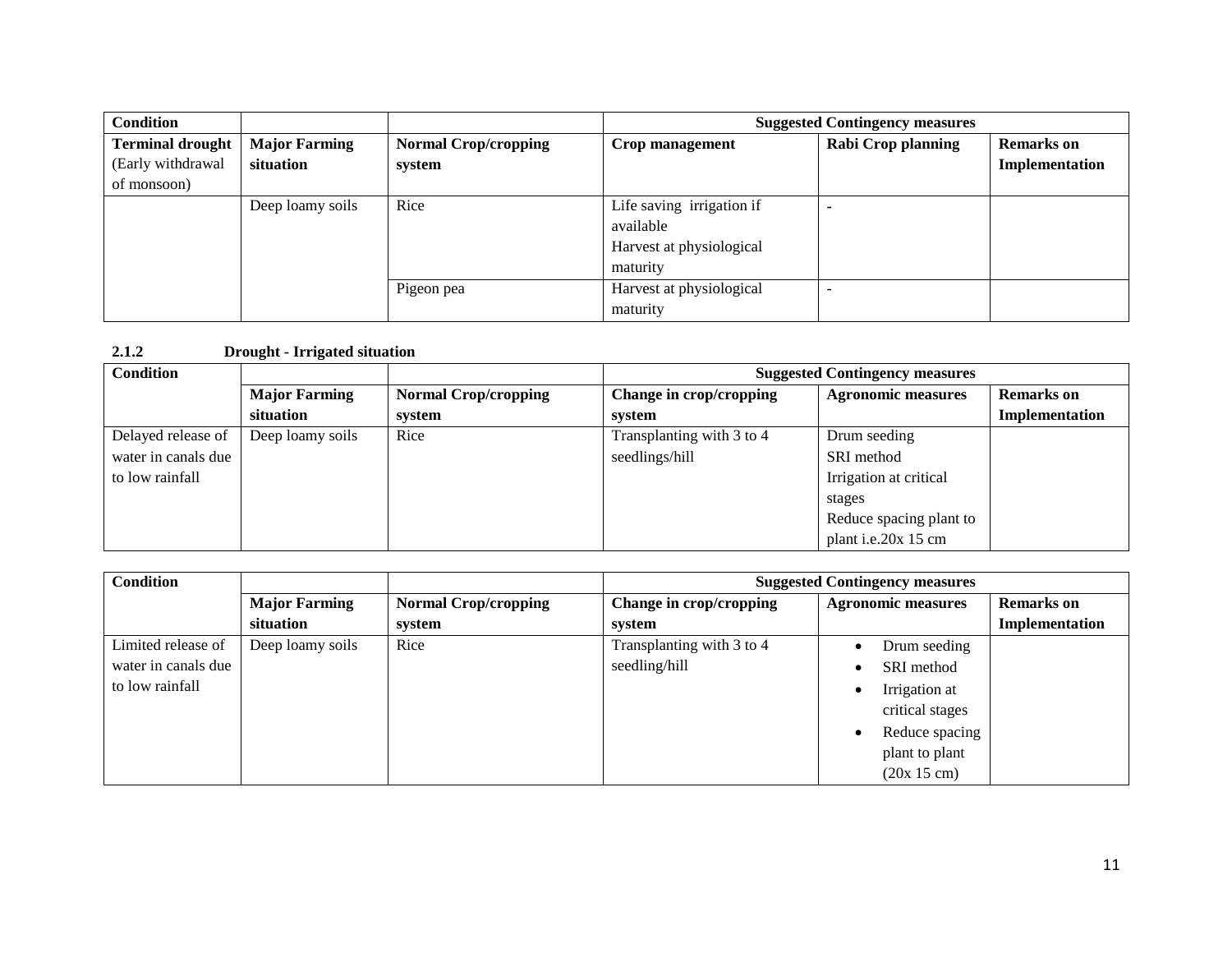| <b>Condition</b> |                      |                             | <b>Suggested Contingency measures</b> |                           |                   |
|------------------|----------------------|-----------------------------|---------------------------------------|---------------------------|-------------------|
|                  | <b>Major Farming</b> | <b>Normal Crop/cropping</b> | Change in crop/cropping               | <b>Agronomic measures</b> | <b>Remarks</b> on |
|                  | situation            | system                      | system                                |                           | Implementation    |
| Non release of   | Deep loamy soils     | Rice                        | Transplanting with tube well          | Drum seeding              |                   |
| water in canals  |                      |                             | irrigation                            | SRI method                |                   |
| under delayed    |                      |                             |                                       | Irrigation at             |                   |
| onset of monsoon |                      |                             | 3 to 4 seedlings/hill                 | critical stages           |                   |
| in catchment     |                      |                             |                                       | Reduce spacing            |                   |
|                  |                      |                             |                                       | plant to plant            |                   |
|                  |                      |                             |                                       | (20x 15 cm)               |                   |

| <b>Condition</b>  |                      | <b>Suggested Contingency measures</b> |                         |                           |                   |
|-------------------|----------------------|---------------------------------------|-------------------------|---------------------------|-------------------|
|                   | <b>Major Farming</b> | <b>Normal Crop/cropping</b>           | Change in crop/cropping | <b>Agronomic measures</b> | <b>Remarks</b> on |
|                   | situation            | system                                | system                  |                           | Implementation    |
| Lack of inflows   |                      |                                       |                         |                           |                   |
| into tanks due to |                      |                                       |                         |                           |                   |
| insufficient      |                      |                                       | Not applicable          |                           |                   |
| /delayed onset of |                      |                                       |                         |                           |                   |
| monsoon           |                      |                                       |                         |                           |                   |

| <b>Condition</b> |                      |                             | <b>Suggested Contingency measures</b> |                           |                   |
|------------------|----------------------|-----------------------------|---------------------------------------|---------------------------|-------------------|
|                  | <b>Major Farming</b> | <b>Normal Crop/cropping</b> | Change in crop/cropping               | <b>Agronomic measures</b> | <b>Remarks</b> on |
|                  | situation            | system                      | system                                |                           | Implementation    |
| Insufficient     | Deep loamy soils-    | Rice                        | Transplanting with                    | Drum seeding              |                   |
| groundwater      | tube well irrigated  |                             | tube well irrigation                  | SRI method                |                   |
| recharge due to  |                      |                             |                                       | Irrigation at             |                   |
| low rainfall     |                      |                             | 3 to 4 seedlings/hill<br>$\bullet$    | critical stages           |                   |
|                  |                      |                             |                                       | Reduce spacing            |                   |
|                  |                      |                             |                                       | plant to plant            |                   |
|                  |                      |                             |                                       | (20x 15 cm)               |                   |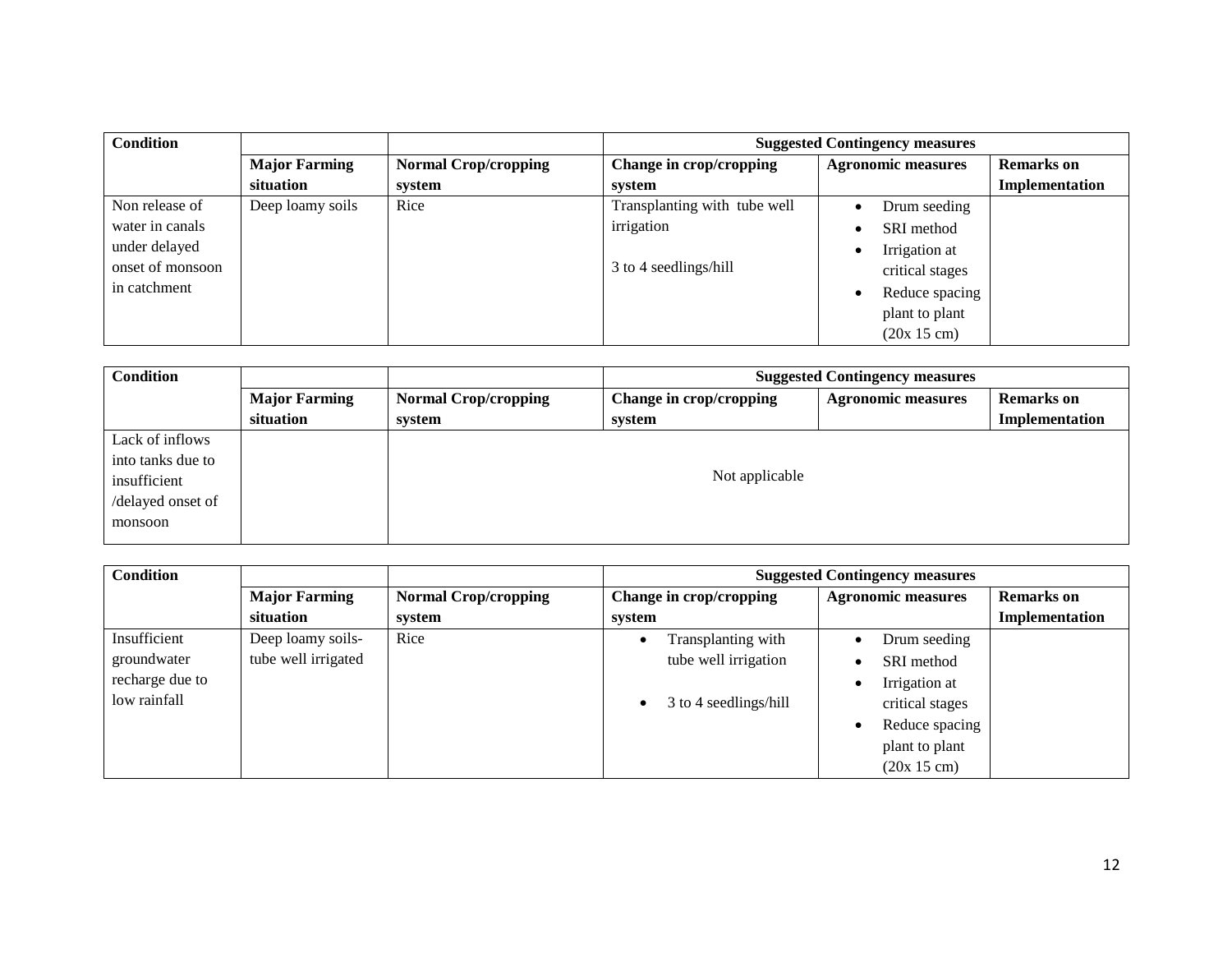#### **2.2 Unusual rains (untimely, unseasonal etc)**

| <b>Condition</b>                         | <b>Suggested contingency measure</b>      |                                                      |                          |                          |  |  |
|------------------------------------------|-------------------------------------------|------------------------------------------------------|--------------------------|--------------------------|--|--|
| Continuous high rainfall in              | <b>Vegetative stage</b>                   | <b>Flowering stage</b>                               | Crop maturity stage      | Post harvest             |  |  |
| a short span leading to                  |                                           |                                                      |                          |                          |  |  |
| water logging                            |                                           |                                                      |                          |                          |  |  |
| Rice                                     | Strengthening of bunds                    | Strengthening of bunds                               | Drain out standing water | Shift the harvested      |  |  |
|                                          |                                           |                                                      |                          | produce to safer place   |  |  |
| Pigeon pea                               | Drainage of excess water & drenching      | Drain out standing water                             | Drain out standing water | Shift the harvested      |  |  |
|                                          | of COC (Copper Oxy chloride) @            |                                                      |                          | produce to safer place   |  |  |
|                                          | 2.5g/Liter water to avoid incidence of    |                                                      |                          |                          |  |  |
|                                          | wilt $&$ root rot.                        |                                                      |                          |                          |  |  |
| Horticulture                             |                                           |                                                      |                          |                          |  |  |
| Mango                                    | Provide staking to less than 3 years aged | Provide proper drainage                              | Provide proper drainage  |                          |  |  |
|                                          | plant to avoid lodging                    |                                                      |                          | $\overline{\phantom{0}}$ |  |  |
| Guava                                    | Provide staking to less than 3 years aged | Provide proper drainage                              | Provide proper drainage  |                          |  |  |
|                                          | plant to avoid lodging                    |                                                      |                          | ÷.                       |  |  |
| Heavy rainfall with high                 |                                           |                                                      |                          |                          |  |  |
| speed winds in a short span <sup>2</sup> |                                           |                                                      |                          |                          |  |  |
| Rice                                     |                                           |                                                      | Drain out standing water | Shift the harvested      |  |  |
|                                          |                                           |                                                      | Harvest crop at          | produce to safer place   |  |  |
|                                          |                                           |                                                      | physiological maturity   |                          |  |  |
| Pigeon pea                               | Drainage of Excess water & drenching of   | Drain out standing water                             | Drain out standing water | Shift the harvested      |  |  |
|                                          | COC (Copper Oxy chloride) @               |                                                      |                          | produce to safer place   |  |  |
|                                          | 2.5g/Liter water to avoid incidence of    |                                                      |                          |                          |  |  |
|                                          | wilt & root rot.                          |                                                      |                          |                          |  |  |
| Outbreak of pests and                    |                                           |                                                      |                          |                          |  |  |
| diseases due to unseasonal               |                                           | Need based and recommended plant protection measures |                          |                          |  |  |
| rains                                    |                                           |                                                      |                          |                          |  |  |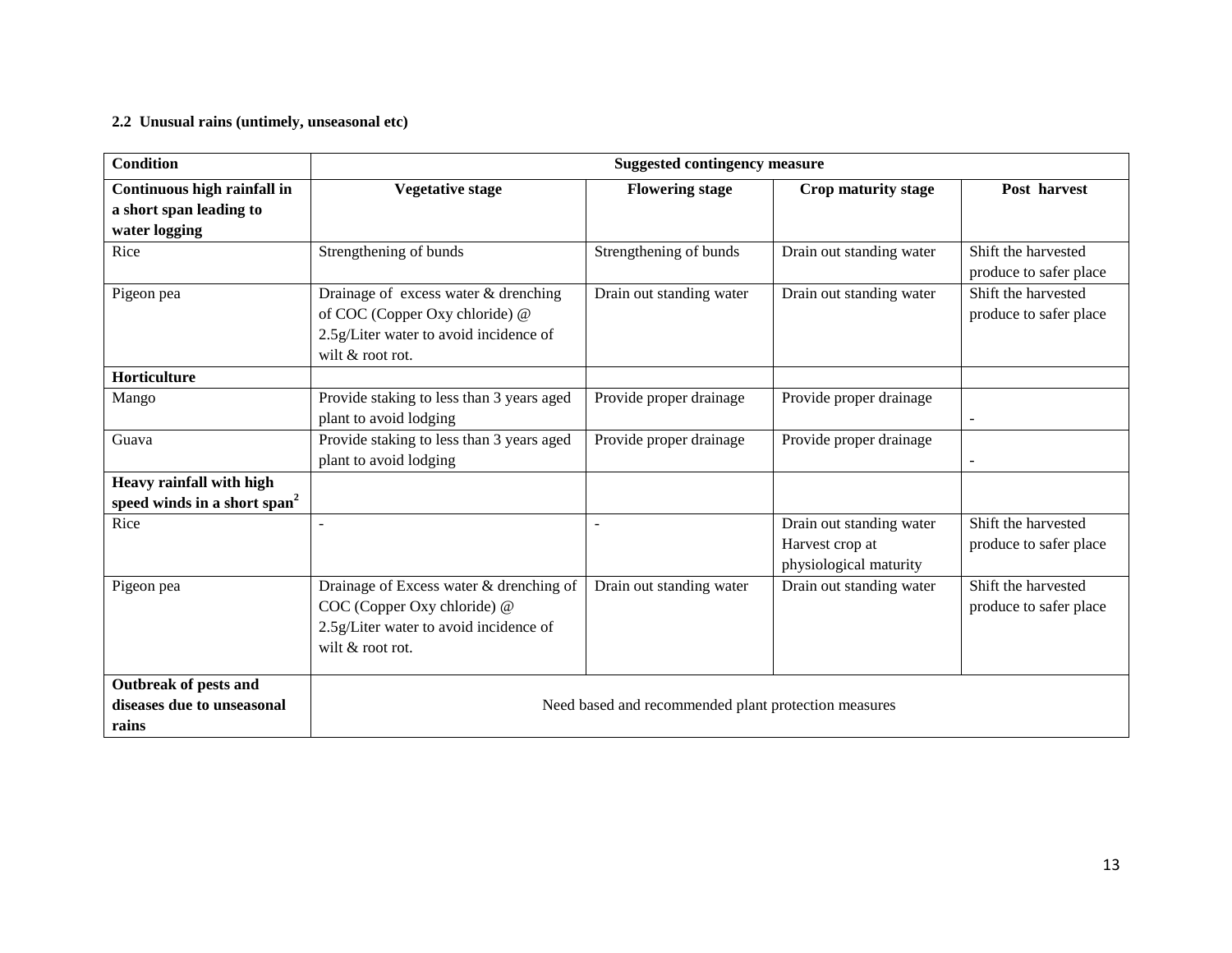#### **2.3 Floods**

| <b>Condition</b>                                            |                                                                                                                                         | <b>Suggested contingency measure</b>              |                           |            |  |  |  |
|-------------------------------------------------------------|-----------------------------------------------------------------------------------------------------------------------------------------|---------------------------------------------------|---------------------------|------------|--|--|--|
| Transient water logging/<br>partial inundation <sup>1</sup> | Seedling / nursery stage                                                                                                                | <b>Vegetative stage</b>                           | <b>Reproductive stage</b> | At harvest |  |  |  |
| Rice                                                        | <b>Grow new seedlings</b>                                                                                                               | Drain out excess water                            | Drain out excess water    |            |  |  |  |
| Pigeon pea                                                  | After drainage of flood water drench<br>$COC$ (Copper Oxy chloride) $@$<br>2.5g/Liter water to avoid incidence of<br>wilt $&$ root rot. | Drain out excess water                            | Drain out excess water    | -          |  |  |  |
| Guava                                                       | Provide staking to less than 3 years<br>aged plant to avoid lodging                                                                     | Provide proper drainage to avoid<br>water logging |                           |            |  |  |  |
| Mango                                                       | Provide staking to less than 3 years<br>aged plant to avoid lodging                                                                     | Provide proper drainage to avoid<br>water logging |                           |            |  |  |  |
| Continuous submergence                                      |                                                                                                                                         | Not applicable                                    |                           |            |  |  |  |
| for more than 2 days                                        |                                                                                                                                         |                                                   |                           |            |  |  |  |

## **2.4 Extreme events: Heat wave / Cold wave/Frost/ Hailstorm /Cyclone**

| <b>Extreme event type</b> | Suggested contingency measure <sup>r</sup>                                                                                                                     |                         |                                                 |                          |
|---------------------------|----------------------------------------------------------------------------------------------------------------------------------------------------------------|-------------------------|-------------------------------------------------|--------------------------|
|                           | Seedling / nursery stage                                                                                                                                       | <b>Vegetative stage</b> | <b>Reproductive stage</b>                       | At harvest               |
| <b>Heat Wave</b>          |                                                                                                                                                                |                         |                                                 |                          |
| Rice                      | Drain Out Hot water and add fresh water at evening<br>$\bullet$<br>Prepare 1-1.5 M wide raised Nursery<br>Beds with provision of 30 cm width between the beds. | Frequent<br>irrigation  | Frequent irrigation                             | $\overline{\phantom{0}}$ |
| Horticulture              |                                                                                                                                                                |                         |                                                 |                          |
| Mango                     | Frequent irrigation                                                                                                                                            |                         | Light & frequent irrigation during<br>flowering |                          |
| Guava                     |                                                                                                                                                                |                         |                                                 |                          |
| Cold wave                 |                                                                                                                                                                |                         |                                                 |                          |
| Horticulture              |                                                                                                                                                                |                         |                                                 |                          |
| Frost                     |                                                                                                                                                                |                         |                                                 |                          |
| Horticulture              | Not applicable                                                                                                                                                 |                         |                                                 |                          |
| Cyclone                   |                                                                                                                                                                |                         |                                                 |                          |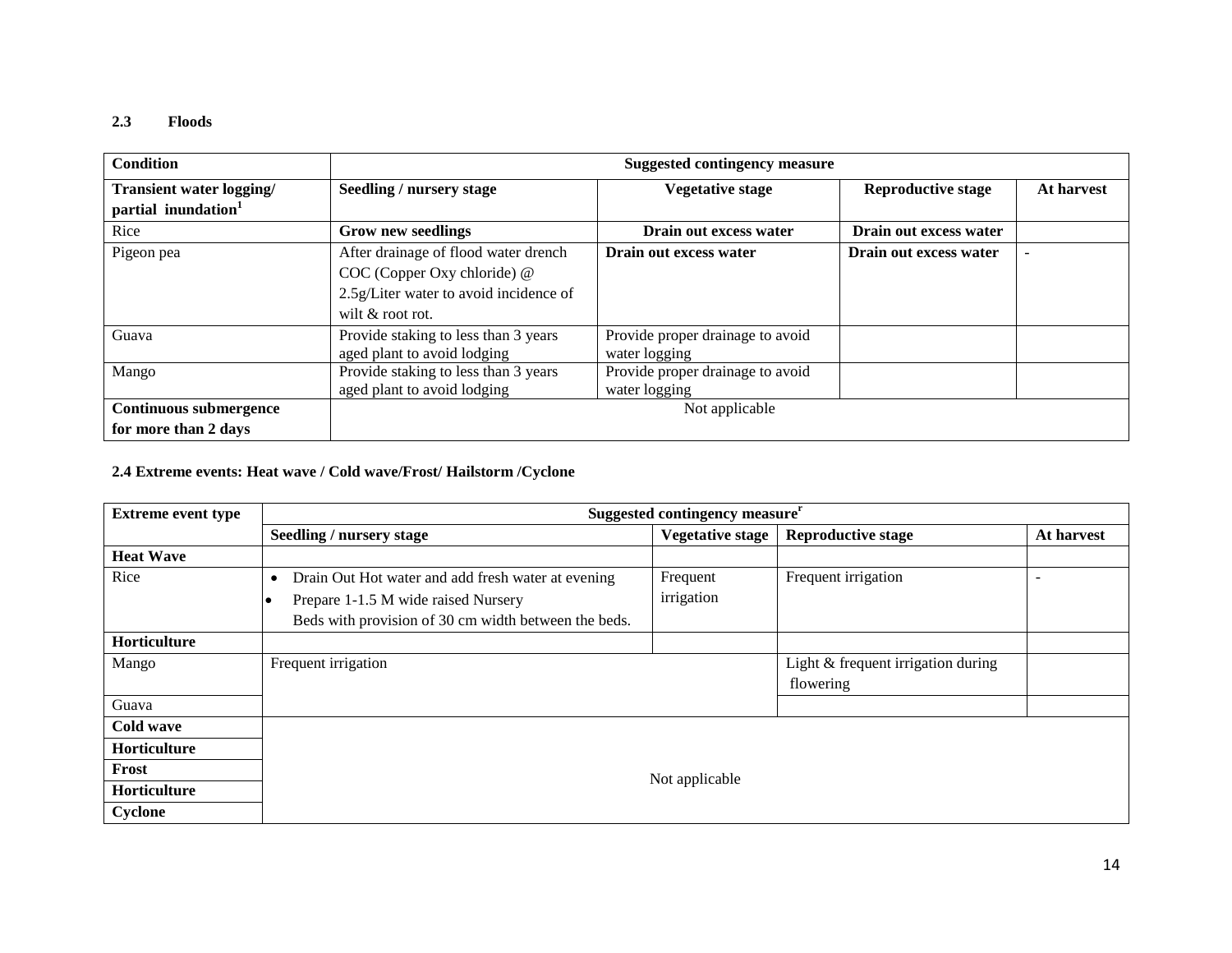# **2.5 Contingent strategies for Livestock, Poultry & Fisheries**

### **2.5.1 Livestock**

|                  |                                                                                                                                                                                                                                                                                                                                                                                                                                                                                                                                                                                                                                                                                                                                                                                                                                                                                                 | <b>Suggested contingency measures</b>                                                                                                                                                                                                                                                                                                                                                                                                                                                                                                                                                                                                                                                                                                                   |                                                                                                                                                                                                                                                                                                                                                                                                                                                                                                                                                                          |  |
|------------------|-------------------------------------------------------------------------------------------------------------------------------------------------------------------------------------------------------------------------------------------------------------------------------------------------------------------------------------------------------------------------------------------------------------------------------------------------------------------------------------------------------------------------------------------------------------------------------------------------------------------------------------------------------------------------------------------------------------------------------------------------------------------------------------------------------------------------------------------------------------------------------------------------|---------------------------------------------------------------------------------------------------------------------------------------------------------------------------------------------------------------------------------------------------------------------------------------------------------------------------------------------------------------------------------------------------------------------------------------------------------------------------------------------------------------------------------------------------------------------------------------------------------------------------------------------------------------------------------------------------------------------------------------------------------|--------------------------------------------------------------------------------------------------------------------------------------------------------------------------------------------------------------------------------------------------------------------------------------------------------------------------------------------------------------------------------------------------------------------------------------------------------------------------------------------------------------------------------------------------------------------------|--|
|                  | <b>Before the event</b>                                                                                                                                                                                                                                                                                                                                                                                                                                                                                                                                                                                                                                                                                                                                                                                                                                                                         | During the event                                                                                                                                                                                                                                                                                                                                                                                                                                                                                                                                                                                                                                                                                                                                        | After the event                                                                                                                                                                                                                                                                                                                                                                                                                                                                                                                                                          |  |
| <b>Floods</b>    | Minimum required quantity of hay and concentrates<br>at house hold level should be stored for feeding the<br>livestock a week period<br>In case of early forewarning (EFW), harvest all the<br>crops (Rice/maize/bajra etc.,) that can be useful as<br>fodder in future (store properly)<br>Protect the stored paddy straw from inundation of<br>flood water<br>All the large ruminants are immunized for the<br>endemic diseases like HS and BQ during the month<br>of May and FMD in July<br>Procure and stock emergency medicines and<br>vaccines for important contagious diseases.<br>Surveillance and disease monitoring network to be<br>established at Joint Director (Animal Husbandry)<br>office in the district<br>Arrangement for transportation of animals from low<br>lying area to safer places and also for rescue animal<br>health workers to get involve in rescue operations | Transportation of animals to elevated areas<br>Proper hygiene and sanitation of the animal<br>shed<br>In severe storms, un-tether or let loose the<br>animals<br>Use of unconventional and locally available<br>cheap feed ingredients for feeding of livestock.<br>Avoid soaked and mould infected feeds /<br>fodders to livestock<br>Emergency outlet establishment for required<br>medicines or feed in each village<br>Spraying of fly repellants in animal sheds and<br>relief camps<br>Carryout deworming to all animals entering into<br>relief camps<br>Identification and quarantine of sick animals<br>Perform ring vaccination (8 km radius) in case<br>of any disease outbreak<br>Restrict movement of livestock in case of any<br>epidemic | Repair of animal shed<br>Bring back the animals to the shed<br>Deworm the animals through mass<br>camps<br>Cleaning and disinfection of the shed<br>Bleach (0.1%) drinking water / water<br>sources<br>Encouraging farmers to cultivate<br>short-term fodder crops like cow pea,<br>horse gram, sunhemp etc.<br>Proper disposable of the dead animals /<br>carcasses by burning / deep burying (4-<br>8 feet) with lime powder (1kg for small<br>ruminants and 5kg for large ruminants)<br>in pit<br>Drying the harvested crop and fodder<br>material and proper storage |  |
| <b>Heat wave</b> | In villages which are chronically prone to heat<br>waves the following permanent measures are<br>suggested                                                                                                                                                                                                                                                                                                                                                                                                                                                                                                                                                                                                                                                                                                                                                                                      | Allow the animals preferably early in the<br>morning or late in the evening for grazing<br>during heat waves                                                                                                                                                                                                                                                                                                                                                                                                                                                                                                                                                                                                                                            | Green and concentrates<br>supplementation should be provided to<br>all the animals.                                                                                                                                                                                                                                                                                                                                                                                                                                                                                      |  |

15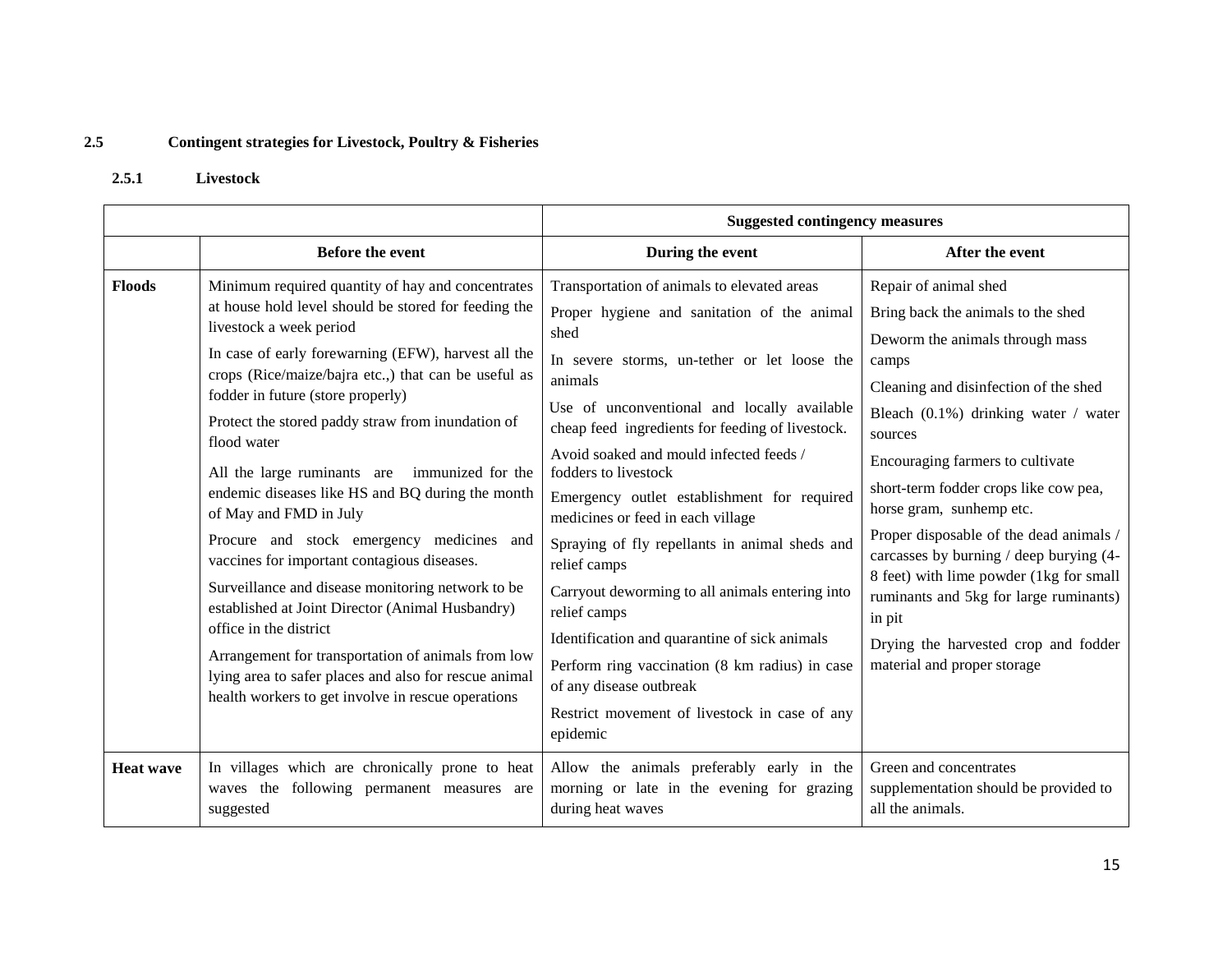|                                                       | Plantation of trees like Neem, Pipal,<br>$\mathbf{i}$<br>Subabul around the shed<br>Spreading of husk/straw/coconut leaves on<br>$\overline{11}$ )<br>the roof of the shed<br>iii) Water sprinklers / foggers in the animal<br>shed<br>iv) Application of white reflector paint on the<br>roof to reduce thermal radiation effect      | Feed green fodder/silage / concentrates during<br>day time and roughages / hay during night time<br>in case of heat waves<br>Put on the foggers / sprinklers during heat<br>weaves and heaters during cold waves in case of<br>high productive animals<br>In severe cases, vitamin $^{\circ}C^{\circ}$ (5-10ml per litre)<br>and electrolytes (Electral powder @ 20g per<br>litre) should be added in water during severe<br>heat waves. | Allow the animals for grazing (normal<br>timings)                                                      |
|-------------------------------------------------------|----------------------------------------------------------------------------------------------------------------------------------------------------------------------------------------------------------------------------------------------------------------------------------------------------------------------------------------|------------------------------------------------------------------------------------------------------------------------------------------------------------------------------------------------------------------------------------------------------------------------------------------------------------------------------------------------------------------------------------------------------------------------------------------|--------------------------------------------------------------------------------------------------------|
| <b>Health and</b><br><b>Disease</b><br>manageme<br>nt | List out the endemic diseases (species wise) in that<br>district and store vaccines for those diseases<br>Timely vaccination (as per enclosed vaccination<br>schedule) against all endemic diseases<br>Surveillance and disease monitoring network to be<br>established at Joint Director (Animal Husbandry)<br>office in the district | Constitution of Rapid Action Veterinary Force<br>Procurement of emergency medicines and<br>medical kits<br>Performing ring vaccination (8 km radius) in<br>case of any outbreak<br>Restricting movement of livestock in case of<br>any epidemic<br>Rescue of sick and injured animals and their<br>treatment                                                                                                                             | Conducting mass animal health camps<br>Conducting fertility camps<br>Mass deworming camps              |
| <b>Insurance</b>                                      | Insurance policy for loss of production due to<br>drought may be developed<br>Encouraging insurance of livestock                                                                                                                                                                                                                       | Listing out the details of the dead animals and<br>loss of production in high yielders                                                                                                                                                                                                                                                                                                                                                   | Submission for insurance claim and<br>availing insurance benefit<br>Purchase of new productive animals |
| Drinking<br>water                                     | Identification of water resources<br>Rain water harvesting and create water<br>bodies/watering points (when water is scarce use<br>only as drinking water for animals)                                                                                                                                                                 | Restrict wallowing of animals in water<br>bodies/resources<br>Provision of wholesome clean drinking water at<br>least 3 times in a day                                                                                                                                                                                                                                                                                                   | Bleach $(0.1\%)$ drinking water / water<br>sources<br>Provide clean drinking water                     |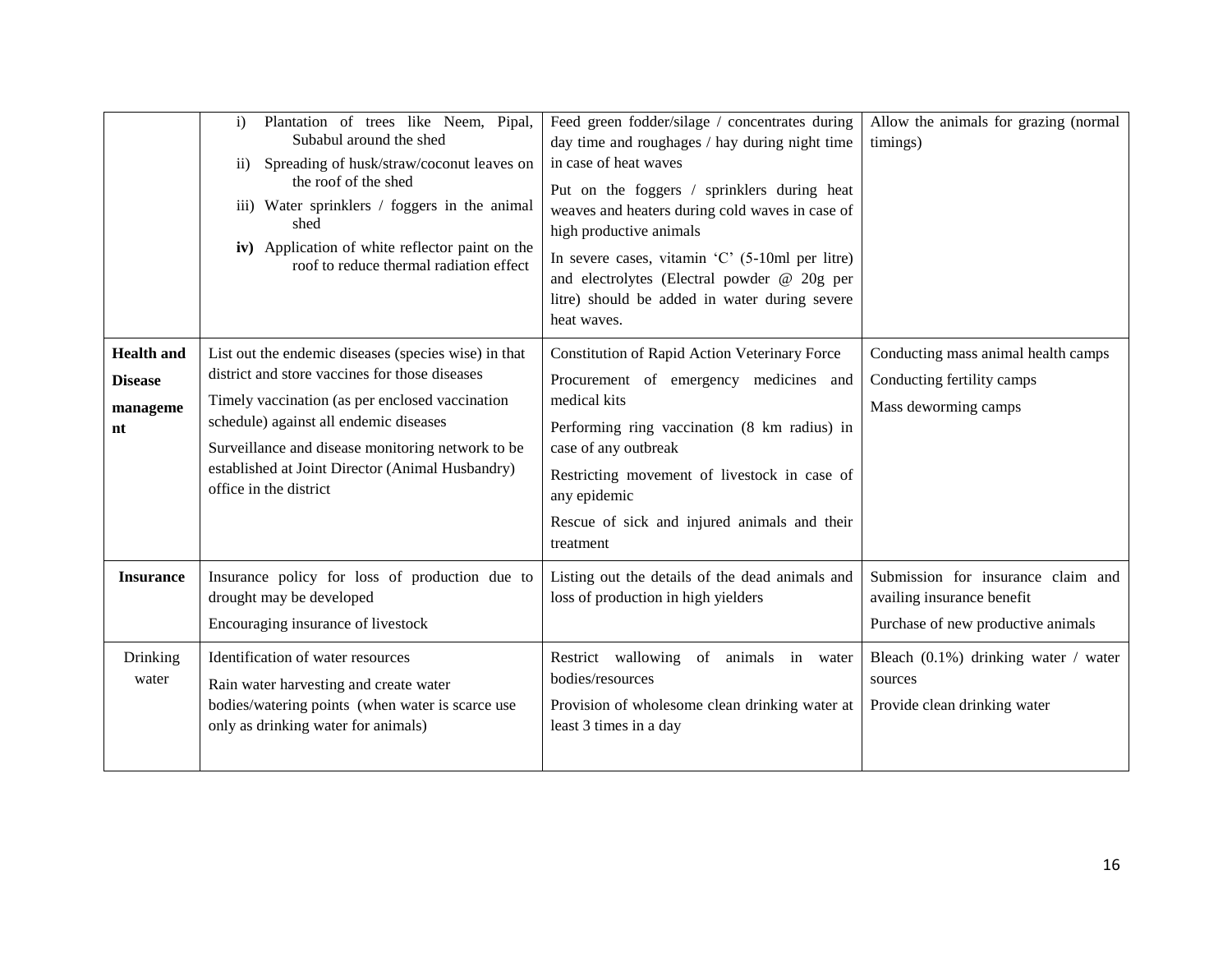## **2.5.2 Poultry**

|                                        | <b>Suggested contingency measures</b>                                                                                                                                     |                                                                                                                                                                                                                                      |                                                                                                                                                                                                                                                                          |  |
|----------------------------------------|---------------------------------------------------------------------------------------------------------------------------------------------------------------------------|--------------------------------------------------------------------------------------------------------------------------------------------------------------------------------------------------------------------------------------|--------------------------------------------------------------------------------------------------------------------------------------------------------------------------------------------------------------------------------------------------------------------------|--|
|                                        | <b>Before the event</b>                                                                                                                                                   | During the event                                                                                                                                                                                                                     | After the event                                                                                                                                                                                                                                                          |  |
| <b>Floods</b>                          |                                                                                                                                                                           |                                                                                                                                                                                                                                      |                                                                                                                                                                                                                                                                          |  |
| Shortage of feed<br>ingredients        | In case of early forewarning<br>of floods, shift the birds to<br>safer place<br>Storing of house hold grain<br>like maize, broken rice, bajra<br>etc,                     | Use stored feed as supplement<br>Don't allow for scavenging<br>Culling of weak birds                                                                                                                                                 | Routine practices are followed<br>Deworming and vaccination against RD                                                                                                                                                                                                   |  |
| Drinking water                         | Provide clean drinking water                                                                                                                                              | Sanitation of drinking water                                                                                                                                                                                                         | Sanitation of drinking water                                                                                                                                                                                                                                             |  |
| Health<br>and<br>disease<br>management | of EFW, add<br>In<br>case<br>antibiotic<br>powder<br>(Terramycin/Ampicilline/<br>Ampiclox etc., 10g in one<br>litre) in drinking water to<br>prevent any disease outbreak | Prevent water logging surrounding the sheds through<br>proper drainage facility<br>Assure supply of electricity by generator or solar energy<br>or biogas<br>Sprinkle lime powder to prevent ammonia accumulation<br>due to dampness | Sanitation of poultry house<br>Treatment of affected birds Disposal of dead<br>birds by burning / burying with line powder in<br>pit<br>Disposal of poultry manure to prevent<br>protozoal problem<br>Supplementation of coccidiostats in feed<br>Vaccination against RD |  |
| <b>Heat wave</b>                       |                                                                                                                                                                           |                                                                                                                                                                                                                                      |                                                                                                                                                                                                                                                                          |  |
| Shelter/environm<br>ent management     | Provision of proper shelter<br>with good ventilation                                                                                                                      | In severe cases, foggers/water sprinklers/wetting of hanged<br>gunny bags should be arranged<br>Don't allow for scavenging during mid day                                                                                            | Routine practices are followed                                                                                                                                                                                                                                           |  |
| Health<br>and<br>disease               | Deworming and vaccination<br>against RD and fowl pox                                                                                                                      | Supplementation of house hold grain<br>Provide cool and clean drinking water with electrolytes                                                                                                                                       | Routine practices are followed                                                                                                                                                                                                                                           |  |